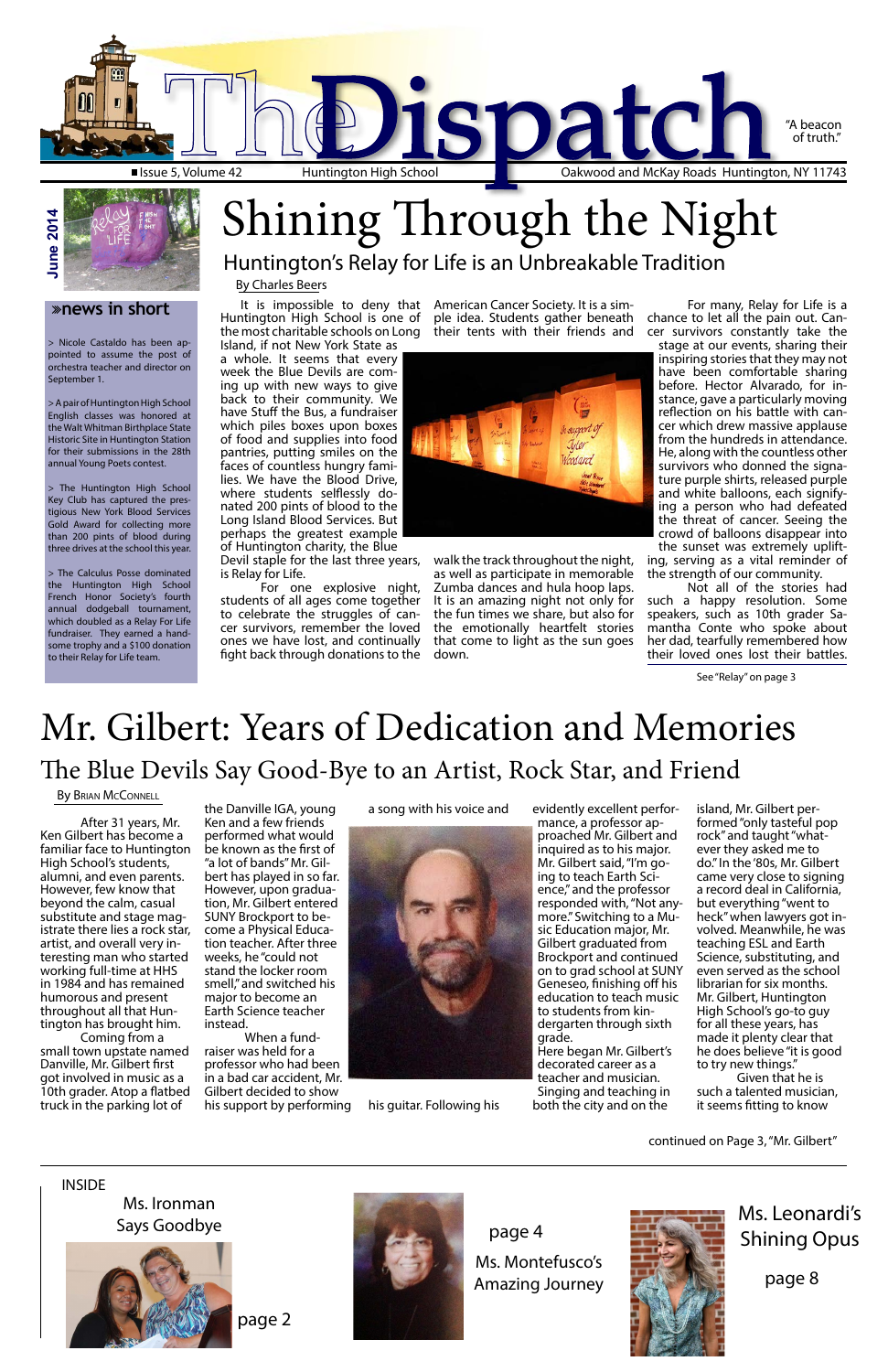by cancer in some way, making these tragic stories even more poignant. However, like the Luminaria, things eventually got brighter. Conte reminisced on how her teacher, Mr. Cohen, helped her recover after her loss. This was another, equally important message. Conte's story demonstrated how much the Blue Devil community is there for each other during times of hardship and loss, proving that Relay for Life is more than just a day. Rather, it is a state of mind. We all possess the ability to help those dealing with loss and grief, whether it is due to cancer or other struggles. Relay for Life is the catalyst, an opportunity for the high school to

Nearly everyone in atten- Many individuals rose to hearts out in countless fundraiser and many stutively. In addition, several zen and all of its members skills at Kan-Jam, a clasthe highlights of the concert was Chelsea Holmes' smashing rendition of "Let it Go." Since their team was based on the movie Fro-

> **Relay for Life Survivors** - Celebrating Life!

the 86 groups who participated. The teams Lady Killers By Day Cancer Killers By Night, Kickin' Cancer, and Pirates of the CUREibbean raised incredible amounts:  $$3,915, $4,350, and$ \$8,785 respectively. Overall, the school had another commendable year in terms of donations, which the Ameri-

dance had been affected the occasion this year, in-memorable songs. One of cluding Emily Saltman, Sydney Johnson, and Jaclyn Schultz, who raised an extraordinary \$1,875, \$3,185, and \$7,250 respecteams stood out among dressed in a distinctively sic competition amongst

> can Cancer Society will no snowy outfit, it was only doubt be thankful for in their quest to find a cure.

prove how much we care for those affected by the tragic illness and an effort to grow from these losses. The results, for the third year in a row, were staggering. In the end, when the sun rose that Sunday morning, the high school had raised an overwhelming total of \$117,895.31. Once again, Huntington eclipsed the members, took the stage Mr. Leavy, Chairperson of bors, and friends, all to aid impressive \$100,000 mark. with pride and played their the Humanities, aided this the important search for a Not only was the night a success in terms of fundraising, but it was also a showcase of Huntington talent. You could hear the high school from miles away, as music was also blaring and the participants were active from dusk until dawn. Hunting-es and dunk tank. There ton musicians, such as students could send their the jazz band and chorus teachers into an icy bath. In addition to great music that kept the blood pumping throughout the night, there was also plenty of things to do on and off the track. While many members were devoted to a massive, emotional retheir laps, some deviated towards the bounce hous-

fitting that she would take on the popular song.

JUNE<sub>1</sub> The Dispatch

dents were hysterical when the humanities teacher appeared drenched after countless dunks. Along with these activities, many of the students tested their

> the Blue Devils. These games took up most of the field, along with a variety of other sports including soccer and football. In short, no matter where you spent the night, you could always stumble upon something fun to do.

As the sun rose after another tremendous night of fun and remembrance, one cannot help but realize the impact Relay for Life has on the every member of Huntington as a whole. No other fundraiser can generate such sponse from the Blue Devil community like Relay. For months, students were active in seeking donations from their families, neigh-

cure. Students, teachers, parents, and staff devoted

time and effort for every collection, every advisory meeting, and every floor plan, even going as far to tape Mr. Gilmor to a wall to get the public hyped for the event. The custodians and grounds crews worked tirelessly getting the fields ready for the arrival of the excited participants, and their efforts did not go unnoticed. And it never disappoints, because that is the beauty of Relay, for everyone came together with a positive attitude and a willingness to help make this event a perfect night for all. Relay is an indescribable night: inspiring, heartrending, and unforgettable. But most of all, Relay is a symbol, a reminder that we all have the ability to fight against cancer, or any illness for that matter, as well as support those who are affected by it. Like the radiant Luminaria that shone through the night, Relay for Life illuminates the darkness of cancer, continually reminding us to celebrate, remember,

and always fight back.

# Relay for Life Shines Again

#### **JUNE14** The Dispatch

## Mr. Gilbert's Memorable Career

After an incredible 31 year run helping students in the school district, longstanding Huntington employee Martha Ironman, our well-loved school nurse, will be retiring at the end of this school year. After moving here from Woodhull Intermediate School, Mrs. Ironman has become an irreplaceable part of Huntington High School, lending a hand in all sorts of activities.

> Having spent 15 years in charge of Huntington High School's stage, Mr. Gilbert says that his favorite things about working at HHS are "my stage crew kids and my paycheck, in that order." Among the innumerable stories he has of his time with the stage crew, Mr. Gilbert recalled one time

Mrs. Ironman is very well known for helping out the Huntington Blue Devil Marching Band, of which two of her three daughters were members. As president of the Band Parent Association, Mrs. Ironman headed a charge to fund the band and give band members a season to remember, after budget cuts made money tight in the music department. "Mrs. Ironman has been a huge part of the marching band, always there to help out and put a smile on our faces, and we can't thank her enough for her constant dedication to the

program," said member Kayla Eidle, drum major for the upcoming 2014 season.

Mrs. Ironman was also a major voice in the organization of Cameron Diaz's visit to the high school in early January. Ms. Diaz's publication, The Body Book, is a testament to overall health and body image that Mrs. Ironman knew would help many Huntington students. She

worked tirelessly, making sure the assembly would inspire many students of all ages to feel better about their bodies and

persist in their nutritional diets.

We've all been wondering what Mrs. Ironman will be doing in the future. "This past year I've done a lot of running," she said. She plans to run a race in every state in the union, and she already has New York, Georgia, and Florida crossed off the list. "In two weeks I'll be running a race in Pennsylvania," she added. Starting in



the fall she will be running two races, one in Indiana and one in Chicago, just as we are starting the new school year.

Sophomore Bailey Riordan said, "Mrs. Ironman is the only lady I know who would go to Disney and run a 5K with a student. She is an amazing

person and will be missed by the entire high school." Mrs. Ironman will be wellmissed in the upcoming years at Huntington High School. However, her amazing run will not soon be forgotten. Huntington High School would like to wish her good luck in any and all adventures she takes on in the future, and we hope she holds us in high regard in her memory.

"My greatest moments at Huntington High School have been seeing so many students succeed, and do such wonderful things. Lasting memories of attending the plays, concerts, talent shows, football, and baseball games are memories I will always cherish," Mrs. Ironman said.



### Our Inspirational Nurse Looks to the Future Ms. Ironman Says Goodbye

### By Leah Butz

Mr. Gilbert's own favorite music and musicians. After much deliberation, he decided that his favorite group would have to be Yes. Mr. Gilbert also added that he heard the best lyric ever in "Wichita Lineman" many years ago, and has yet to hear one better: "I need you more than want you, and I want you for all time," written by Jimmy Webb. Mr. Gilbert was fortunate enough to meet Jimmy Webb last year at USDAN, and encourages students and musicians to meet Mr. Webb when the opportunity arises again. Further, Mr. Gilbert did mention that he believes Hoagy Carmichael had the best job ever, because he wrote "Stardust" and never needed to work again.

Now that he won't

be working anymore, Mr. Gilbert says that he intends to do four things: play guitar more, golf, paint & draw, and travel. Of course, guitar is understandably a significant part of his life, and Mr. Gilbert will not likely find trouble seeking opportunities to engage in such talent. On the other hand, Mr. Gilbert is not as talented at golf despite his enjoyment of

## $2^{\frac{The Dispatch}{JURE14}}$  The Dispatch  $\frac{NEWSS}{JURE14}$

the "nice walk spoiled," as it was described so famously by Mark Twain. Mr. Gilbert says that his skill is characterized by the term "hacker," but he values the mental and physical escape to the outdoors more than scoring well. Frequenting county courses like Sunken Meadow and Crab Meadow, Mr. Gilbert believes in a phrase that

states golf is meant for "gentle- men

only, ladies forbid- den." Upon being asked if he wears funnylooking

clothes when golfing, Mr. Gilbert responded with, "I've been wearing jeans and a t-shirt since I was 16." He also explained how he gets away with wearing such casual attire to formal events such as weddings, by wearing a men's jacket over his usual outfit, which<br>works well enough to incite honest compliments. Mr. Gilbert describes his artwork as paintings

and drawings of "strange things," which he creates mostly for himself. However, thanks to Mrs. Worth and her gallery called South Street, in Greenport, some of Mr. Gilbert's pieces have been sold, to both his wallet and his heart's pleasure. Mr. Gilbert also deliberated for a while on his favorite painting, and decided upon Christina's World, by Andrew Wyeth.

However, Mr. Gilbert did not take long to think of places he'd like to see in his fourth pursuit, travel. After having been to Alaska last year and Hawai'i seven years ago, he hopes to spend time in Ireland, Italy, the Western U.S., and the Florida Keys, among other locations. Japan is a likely destination in the near future, as Mr. Gilbert's daughter will be teaching

there during the upcoming year.

> in particular when a boy named Nick went be- neath the stage to get a 1x3 piece of wood (a 1x6 cut in half, as Mr. Gilbert specified). After Nick

didn't comeback for about 20 minutes, Mr. Gilbert decided to go check on him, and found Nick stuck underneath the huge stack of wood he had attempted to pull a piece from. Mr. Gilbert asked why Nick had not called for help despite being trapped under the wood, to which Nick responded, "I figured someone would come down and check on

me." Fortunately, Nick was correct, and was fine following his rescue.

Mr. Gilbert described how a tombstone includes a person's birth date, a dash, and their death date. He went on to say that everything is affected by that dash, and it's the dash that counts. Mr. Gilbert decided that his dash is going to be characterized by his doing "what makes him happy," and he recommends that students who are now transitioning out of high school into adulthood should "work hard and do what you want to do." He says that if one can "be happy in work," one can be "happy in life." Mr. Gilbert also advised that students do not "get married too young or have more than eight kids," and given that Mr. Gilbert followed his own advice and is happily married, with one daughter whom he is very proud of, Huntington is going to be at a loss without Mr. Gilbert's wisdom and presence in years to come as he enjoys the retirement he has earned through years of dedication.

"Now that he won't be working anymore, Mr. Gilbert says that he intends to do four things: play guitar more, golf, paint & draw, and travel."

There is an old saying that it takes a village to raise a child, and the students of Huntington High School are fortunate to have such kind, encouraging people who touch their lives every single day. These men and women have many roles in and out of our building, and oftentimes we fail to recognize the impact they have until they have made the decision to take their own path away from us and move forward with their own lives. Three of these "unsung he-

roes" in our building have decided to move on and we must take a moment to recognize and thank them for all that

they have done for us and our school community. Each

in his own way has had an impact on the lives of the students at Huntington High School and they will be missed.

Ms. Joan Camp-

ton, known throughout the building for her assistance in countless study halls

and monitoring the hallways for the last twenty-nine years, always brings a warm smile and happy attitude every day. Mr. Robert Gi-

arraputo has been keeping the students of Huntington High School safe for the

twelve years, working as our infallible security guard. Ms. Amy Smith,

a most valuable and trusted member of the physical education

past coaches, and parents and athletic office, has worked as a secretary for the past nineteen years keeping athletes, informed of all pertinent sporting events. Most notably, Ms. Smith was appointed as the district's liaison to MSG Varsity, making certain that our Blue Devil athletics, clubs, and academics are acknowledged for their impressive performances on the television network.

> Congratulations on your retirement! You will be sorely missed!

## Three Valuable Devils Take Their Leave

#### By Charles Beers

"Three of these "unsung heroes" in our building have decided to move on and we must take a moment to recognize and thank them for all that they have done for us and our school community.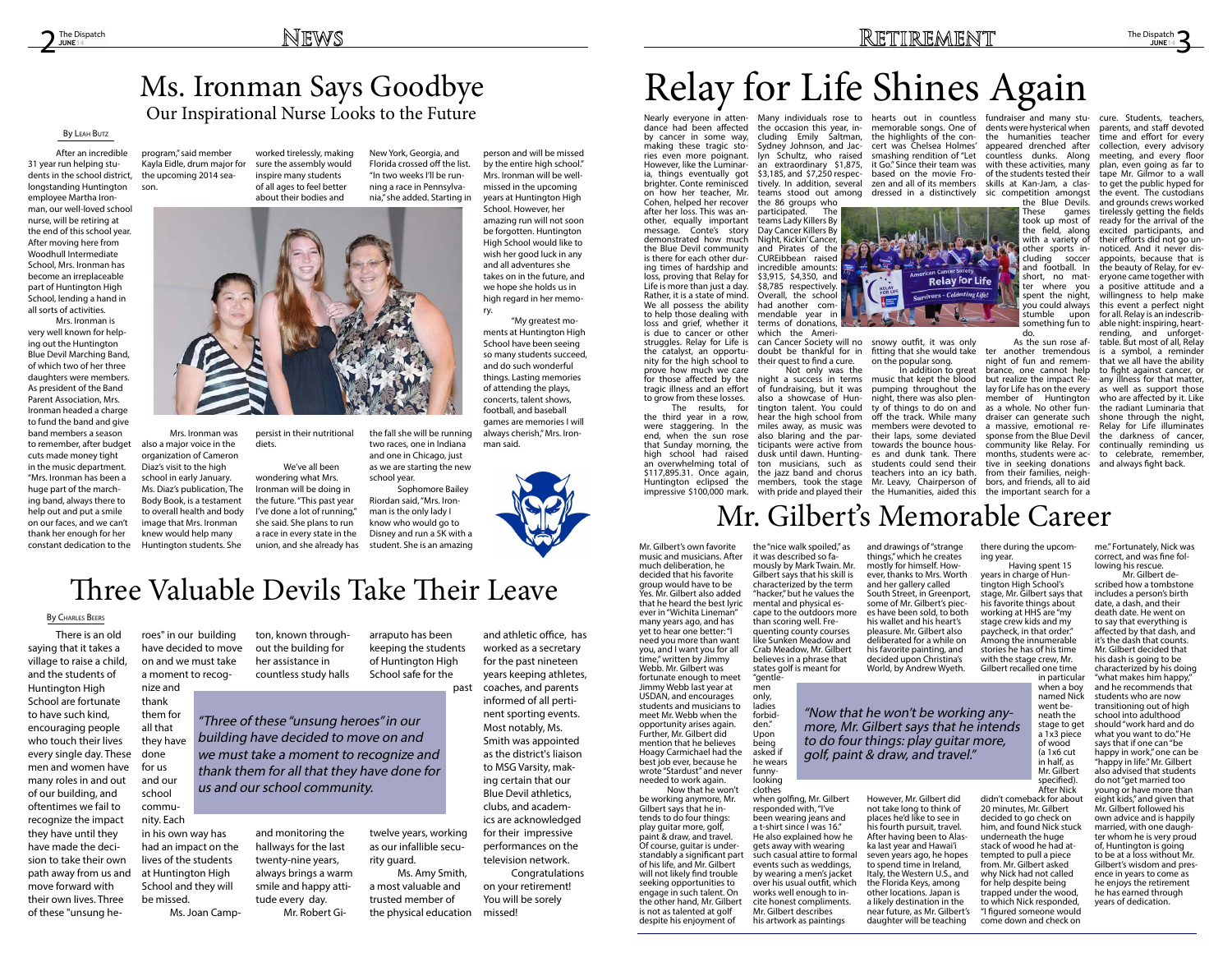Ms. Aimee Antorino and Mr. Edward Florea



### 7 Tips for a Spectacular Summer

Finally, after a perpetually white winter and a longawaited spring, summer is here! Although no list can possibly include all the things you can do in the summer, here is a countdown of what we believe to be the best!

The Dispatch is Huntington High School's official statents at-<br>dent publication. Written for over 1200 students atstudent publication. Written for over 1200 students tending HHS, *The Dispatch* is distributed to all students, staff and school community members at the dents, staff and school community members at the school free of charge. school free of charge. *The Dispatch* is Huntington High School's official stu7. GET A JOB. As many teens realize, there are countless opportunities to earn money while school is out. Saving up money for college is a common motivation for students to start working over the summer, when school is not a scheduling issue. Earning money is, for many people, the most profitable way to stay productive over the summer. In addition to adding to your bank account, you can make new friends at your new profession and keep active when you run out of things to do.

The Editorial Board is the newspaper's decision-ing body, organizing and directing its operation. *The*  making body, organizing and directing its opera-*Dispatch* staff has adopted the following editorial policy tion. The Dispatch staff has adopted the following to express the rights, responsibilities and philosophy of  $\frac{1}{2}$  to express the rights, responsibilities and princes  $\frac{1}{2}$  of the newspaper for the 2012-2013 school year. The Editorial Board is the newspaper's decision-mak-

The Dispatch of Huntington High School is a public cisions concerning its content. Unsigned editorials exelistene concerning he concernit enlighted currenties of press the views of the majority of the editorial board. forum, with its student editorial board making all de-

Letters to the editor are welcomed and will be pubboard. lished as space allows. Letters are preferred signed, but External by Poqueon. The External Bestein to serves the right to edit letters for grammar and clarity, and all letters are subject to laws governing obscenity, and an return are easyers to rathe generating ecocentry,<br>libel, privacy, and disruption of the school process, as are all contents of the paper. Questions, comments, and letters to the editor should be sent electronically to governing obscenity, libel, privacy, and disruption hhsdispatch@gmail.com or submitted to *The Dispatch* mistric process, as are all content of the particle of the paper.  $\frac{1}{2}$  per secure  $\frac{1}{2}$  and  $\frac{1}{2}$  and  $\frac{1}{2}$  and  $\frac{1}{2}$  and  $\frac{1}{2}$  and  $\frac{1}{2}$  and  $\frac{1}{2}$  and  $\frac{1}{2}$  and  $\frac{1}{2}$  and  $\frac{1}{2}$  and  $\frac{1}{2}$  and  $\frac{1}{2}$  and  $\frac{1}{2}$  and  $\frac{1}{2}$  and  $\frac{$ may be published by request. The Editorial Board re6. ENJOY THE OUTDOORS. Leaving home isn't always necessary to enjoy the summer. Enjoying the warm weather by playing sports, soaking up the sun, and socializing outside is much easier in the summer than in the cooler months. All of this you can do with your friends at home, or on outings during the longer days of the year. Although it never seems long enough, two months out of school gives plenty of free time to enjoy life outdoors.

Opinions in letters are not necessarily those of the staff, common interest are not necessarily diseased of the stand, nor should any opinion expressed in a public forum be for enour any opinion enpressed in a pathe for any of construed as the opinion of the administration, unless  $\sim$  0.000 minimizations in letters are not necessarily the those of the those of the those of the those of the theorem so attributed.

The Dispatch's goal is to provide readers with inter-For B applicate gear to the provide related with linear esting content in a wide variety of areas. Such areas include the news coverage of school and community **The Dispatch will provide opinionated editorials** nest, the *D a<sub>p</sub> ment* with provide opmicialized calculation en connected to epice, as well as provide provide and reviews and nextend for appearing outcome and professional operator seasons and other forms of entertainment. events, as well as features on relevent topics. In addi-

5. GET READY FOR COLLEGE. Many graduating seniors will get the opportunity to educate themselves about their new college lives. With orientations already starting, the transformation from senior to freshman will be occurring for high-schoolers all around the nation. With only months until classes begin again, bags will need to be packed and farewells said to prepare our seniors for their next chapter in life.

The Dispatch accepts advertisements from local businesses and student organizations. The basic rate for fession and other organizations. The other face for tainment. terested organization. Requests for specific pricing, e-mail through hhsdispatch@gmail.com. The Editorial **business and student organizations**. The basic rate Board reserves the right to refuse any advertisement deemed inappropriate, specifically those that reference to any propriety of contrast, and the contrast interest illegal or controlled substances, products, services and/<br>or paraphernalia requested via e-mail through his e-mail through his e-mail through his e-mail. The contract of the contract of and examples of past advertising may be requested via or paraphernalia.

### <u>Dispatch</u> Dispatch

### **Advisors** Ms. Aimee Antorino and Mr. Edward Florea

Morris, Asar Nadi, Bailey Riordan, Howie Schiman, Mary Sheehan, Leah Thomas, Veronica Tonissen, Bridget Walsh, Lanzisero, Josh Morris, Lily Morris, Asar Nadi, Ben Brendan Wirth Sean Abecassis, Ecan Batz, Bianca Cadet, China Celestin,<br>Michelle D'Alessandro, Kaitlin Dayton, Tommy Dayton, wienene *Britessandro,* Kallin Bayton, Tommy Bayton,<br>Vincent Fredericks, Ryan Goldsmith, Will Harris, Lenni Jean Abecassis, Leah Butz, Bianca Cadet, China Celestin, Joya, Caitlin Knowles, Olivia Liepa, Kevin McConnell, Lily

2012-2013 Staff Contributing Staff Brian Gilbert and Brian J. McConnell News and Features Editor Donovan Richardson News Editors Editors Chaz Ruggieri and Keti Tsotskolauri Victor Tellez Technology Editor Sports Editor **Jessica Baik and Email and Email Away School Smith** Copy Editors Graphics Editors Spanish Editor Joe Saginaw

As the 2013-2014 school year draws to a By CAITLIN KNOWLES

4. FOURTH OF JULY CELEBRA-TIONS. Fourth of July barbecues are an indispensable part of summer. Although all the ribs, wings, and burgers are eaten too excessively and probably are too fatty, barbecues often make meat-eaters wonder why anyone would become a vegetarian. These barbecues are often combined with a showing of fireworks to make for a picturesque summer night. Even though it is just a day, the memories of Fourth of July fireworks can last an entire summer!

3. LISTEN TO MUSIC. A festive feeling often comes with the summer, when outdoor festivals and concerts become popular. Listening to music is just more fun when it's sunny. Sure, you can blast music in the car with the windows closed during the snowy months, but its more boring. So grab your iPods and pick

#### a good summer playlist!

2. TAKE A VACATION. One of the most popular and ubiquitous summer activities is going on vacation. Since much of the northern hemisphere is at its warmest, and the southern hemisphere is not too cool either, anywhere as close as West Neck Beach or as far as Rio can be a great spot to enjoy the summer. Whether they are cross country road trips or weekends near the water, vacations are always an enjoyable part of the summer.

1. TRAVEL ABROAD. Educational trips run by EF Tours offer educational experience that can enrich your summer and fill them with experiences that will never be forgotten. As well as giving great educational opportunities to teenagers, these trips with classmates are certainly unique experiences. This summer, the trips that they offer include exploring the Mediterranean, France, and Italy.

In the end, no matter what choices you make over the summer, it is important to relax. After months of hard work, difficult exams, and the stresses of planning the future, it is time to unwind and let it all out. Congratulations everyone. We've earned it.

> Behind every science class in Huntington High School is the work of Ms. Kehn, retiring after 25 years from her role as lab assistant. **By KATIE DUVAL**

### 2013-2014 Staff

#### Editors-in-Chief

Charles Beers Katie Duval

### By Donovan Richardson

close, we should all reflect on the amazing experiences we've had this year and the lasting memories we have created. More importantly, we need to recognize the indi-

viduals who have helped to make this year and many other school years at Huntington High School memorable. This year, we say goodbye not only to roughly three hundred seniors, but also to several retiring teachers, one of which is Ms. Marguerite Montefusco.

Ms. Montefusco has had an enormous impact on our school during her 24 years of service. Her dedication to science and commit-

ment to enlightening all of her students have been

> clear staples of her teaching career in every subject she has taught. Although Ms. Montefusco is most well known now for teaching Honors Chemistry, she has taught Biology at Huntington as well. Ms.

Montefusco even started Huntington High School's Science Research and Forensics programs. Not only has Ms.



Montefusco enriched the school academically, but she has also been a positive influence in many students' most treasured scientific memories. Even several years after certain students had her as

a teacher, they still recall their scientific endeavors from those distant days

as freshmen (back when Honors Chemistry was offered to freshmen) or sophomores with fondness and nostalgia. From the shaving cream lab to the element projects, some of the most exciting and enjoyable experiences in chemistry have occurred right in Ms. Montefusco's classroom. Ms. Montefusco's talent for selecting activities that are both relevant to the curriculum and engaging for students is unique, and she will always be remembered for this skill even after she leaves Huntington High School.

Ms. Montefusco is a teacher who always goes the extra mile to ensure that students are learning what they need to and understanding the material while still managing

to have some fun doing it. She constantly finds new ways to challenge her students so that they can reach their full potential in chemistry and overall academics. Even if we may have complained about certain assignments in the past (Did someone say formal lab reports???), I think that we students as a whole are thankful that Ms. Montefusco was able to teach us skills that would prepare us for even more advanced classes in the future.

Ms. Montefusco has been a fantastic teacher throughout her time at Huntington High School, and she is very deserving of all praise she receives. When asked to describe her experience at Huntington, the teacher put it simply, stating, "My 24 years have been an amazing journey." Ms. Montefusco's contributions to

our school will always be remembered, and we will definitely miss her next year.

Thanks for all your hard work, Ms. Montefusco!

# Ms. Montefusco's Amazing Journey

### Huntington's Respected Science Teacher Looks Back on Her Career

"Ms. Montefusco is a teacher who always goes the extra mile to ensure that students are learning what they need to and understanding the material while still managing to have some fun doing it."

Ms. Kehn was a vital part of keeping the science department functioning. She kept the science

rooms stocked with supplies, fed the animals, set up labs, and, in general, made it possible for the system to operate smoothly.

Ms. Kehn will be sorely missed, by both her colleagues and the students, who are so appreciative of all the work she put

into helping us learn. "She's the heart and soul of this department," said Mrs. Montefusco, who is also retiring this year. "She has superior

work ethics."

Without her diligence, the science classes that are such an important part of the students' time

at Huntington would not be as educational and valuable as they are now. Her commitment to her position was exceptional. Loveable and full of enthusiasm

for the whole department, good times and laughter, tion of the science teachers.

She also has the gratitude of the students of Huntington High School. All of the reasons we love science--experiments and discoveries and learning things without a text book- -would not have been able to happen without her and her dedication.

Ms. Kehn has the apprecia-as a reward for her unparalleled time spent with us. The Huntington High School Community thanks Ms. Kehn for her work here.



As Ms. Kehn gets ready for the next part of her life, the Huntington High School community wishes her good luck! Hopefully, her time after working at Huntington High School will be full of

# Ms. Kehn Leaves Her Mark

### The Heart and Soul of the Science Department Had Exceptional Diligence

"Without her diligence, the science classes that are such an important part of the students' time at Huntington would not be as educational and valuable as they are now."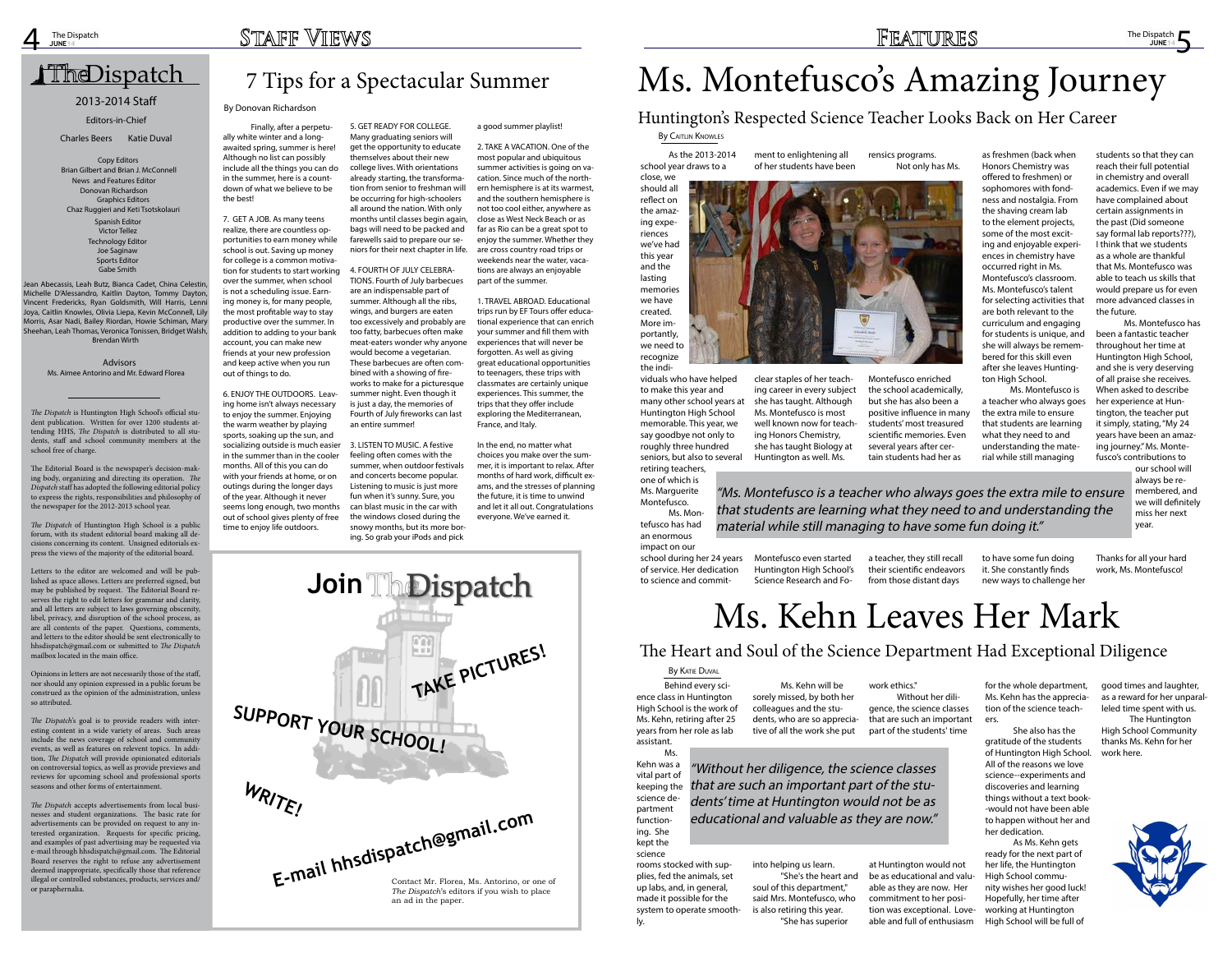

## Congratulations Class of 2014!

### The Dispatch wishes all of the graduating seniors good luck in their future endeavors!

**Y'majesty Allen**

**Crystal Alvarado** *Suffolk County Community College, Western Campus*

**David I. Alvarado** *Stony Brook University*

**Hector Alvarado**  *Cornell University*

**Joseph A. Ambrosio** *University of Rhode Island*

**Eric Anderson**

**Alexa Antonucci** *Nassau Community College*

**Robert Anzalone** *Loyola University Chicago*

**Giselle Aparicio** *St. John's University - Queens Campus*

**Kimberly Argueta**

**Ana Argueta-Ramos**

**Nicholas R. Arleo** *Aurora University*

**Shaina G. Arnoux** *Nassau Community College*

**Alyson G. Baker** *State University of New York at Albany*

> **Julianna L. Barca**  *Maryland Institute College of Art*

**Charles E. Bast**  *The University of Arizona* **Timothy K. Beck** *College of Mount Saint Vincent*

**Daryl Beecham**

**Steven F. Benavides**

**Bryant Benitez** *Suffolk County Community College, Western Campus*

**Caroline Berejka** *Fordham University* 

**Kira A. Bergman**  *University of Rhode Island*

**Kristin Berner**  *SUNY Oswego*

**Jonathan B. Bethiel** *Ohio Wesleyan University*

**George Betz**

**Sabrina L. Blakley** *Saint Joseph's University*

**Zachary Blog**

**Jessica V. Bonilla** *SUNY at Farmingdale*

**Ryan E. Bonitz** *Quinnipiac University*

**Molly M. Brambil** *Johns Hopkins University*

**Evelyn F. Brandon** *Morgan State University*

**Chanelle Brown**

**Zachary Burden**  *Maryland Institute College of Art*

**Levar Butts Jr.**

**Robinson**

**Joseph Cacciato** *The University of Tampa*

**Bianca Cadet** *Nassau Community College*

**Nashalie K. Camacho** *Suffolk County Community College, Western Campus*

**Benjamin Carson**

**Ryan M. Casale** *Wheaton College MA*

**Seydi Castellon-Henriquez** *Nassau Community College*

**Alexander C. Castillo** *Northeastern University*

**Wendy Y. Garcia** *Suffolk County Community College, Western Campus* Wendy Y. Garcia

**Jamie J. Castillo** *Suffolk County Community College, Western Campus*

**Joseph A. Castillo**

**Eric J. Catarino** *SUNY College at Geneseo*

**Joellen Ceide** *James Madison University* 



**Mattison Chadwick** *Suffolk County Community College, Western Campus*

**Yao Chen** *SUNY College at Old Westbury*

**Jessica Chitwood** *Nassau Community College*

**Michael S. Cimilluca**

**Damon Clark**

**Iris Collado**

**Elizabeth A. Coneys** *Northeastern University*

**Tyler M. Cook**  *SUNY at Farmingdale*

**Aron Coraor**  *Cornell University*

**John L. Cronin**

**Sheila Y. Cruz**

**Waldir A. Cruz-Catota** *Suffolk County Community College, Western Campus*

**David E. Cuccia**

**Jessica M. Daniel** *Concordia College*



**Devin Dattolico** *Northeastern University*

**Ann E. DeChiaro** *Skidmore College*

**Emily DeGennaro**

**Kristy L. Delwey**

**Christina Dietz** *SUNY College at Brockport*

**Dixon Doblas**  *New York University*

**Jane Anne Donovan** *Eckerd College*

**Felicia Douglas**

*Suffolk County Community College, Western Campus*

**Hayley L. Drace** *University of Richmond*

**Austin Dunn**

*University of Washington*

**Kelsey J. Dunne** *Ohio University*

**Connor P. Dyckes** *SUNY at Farmingdale*

> **Gillian L. Ehrman** *State University of New York at New*

*Paltz*

**Elizabeth Eichenberger** *New York University*

**Justin Engelsher** *Drexel University*

**Jonathan R. Engle**  *The Ohio State University*

**Kyle D. Erhardt** *of Pennsylvania*

*East Stroudsburg University* 

**Greta Farrell**  *Massachusetts Institute of Technology*

**Geoffrey R. Feinberg** *SUNY College at Cobleskill*

**Marc B. Feldman**  *Johns Hopkins University*

**Jesse Feldman-Stein** *Dartmouth College*

**Jose L. Feliciano**

**Rachel N. Feltman** *University of Michigan* 

**Luis Figueroa**

**Anthony J. Fischer**

**Christina Flores** *Carnegie Mellon University* 

**Calvin Francis** *Embry-Riddle Aeronautical University* 

**Collin Francis** *Columbia University*

**Marquis Francis**

**David L. Freda** *Nassau Community College*

**Nicholas L. Freiman**  *SUNY College at Oneonta*

**Marlene Fuentes**

**Xenia Garcia Avelar** *Suffolk County Community College, Western Campus*

**Anna Garfinkel**  *Skidmore College*

**Jeremy E. Gelb**  *University of Michigan*

**Alexander Gerdes**

**Katherine Gerdes** *Pace University, New York City*

**Brian J. Gilbert** *Brown University*

**Daniel Giraldo** *Alfred University*

**Gilda Goldental-Stoecker** *Binghamton University*

**Alexa Gorczycki** *University of Maryland, College Park*

**Cynthia Gowani** *University of Connecticut* 

**Irma E. Granados-Meza** *Suffolk County Community College, Western Campus*

**Julie E. Gray**

**Matthew Greenholtz** *Tech for Construction Electricity*

**Rosette Grunblatt** *State University of New York at New Paltz*

**Karen A. Guardado**

**Yessica C. Guevara** *LIU Post*

**Daniel C. Gunton**

**Samantha Guzman** *SUNY at Farmingdale*

**Kathryn J. Hajny** *SUNY at Farmingdale*

**Megan E. Healy** *Wheaton College MA*

**Rachel Hernandez** *Suffolk County Community College, Western Campus*

**Daniel J. Hochman** *State University of New York at New Paltz*

**Erik J. Hofer**

**Chelsea Holmes** *Northwestern University* 

**Shanti Horton**

**Ingrid A. Hoyos** *Nassau Community College*

**Emma K. Hughes** *State University of New York at Albany*

**Halema Huitt**

**Kathryn M. Ingle** *Binghamton University* 

**Ryan Iwanicki** *Syracuse University*

> **Allie M. Jacobs** *Katholieke Universiteit Leuven*

**Christian H. Jamison** *Massachusetts Institute of Technology*

**Jiazhi Jiang**

**Rogelio Jimenez** 

**Leah S. Khwaja**

**Julianna E. Kimchy**

**Brianna Kirkland** *Boston University* 

**Benjamin D. Kocis** *Binghamton University*

**Catherine E. Koumas** *Rensselaer Polytechnic Institute*

> **Natalie A. Lanzisero** *University of Delaware*

**Taivon LaPalmer**  *Laboratory Institute of Merchandising*

**Lucie L. Lavelle** *La Salle University* 

**Hannah B. Leach**

**Rashaya I. Leavy** *Sargeant Reynolds Community College*

**Bryant Leon** 

**Gavin Li**  *Baruch College of the CUNY*

**Hannah R. LoMele** *Bard College*

**Joseph L. London** *LIU Post*

**Adam W. Long** *Binghamton University*





F









Please be aware that not every senior's college choice is listed. Only those students who have granted permission to have their plans published have their colleges included.

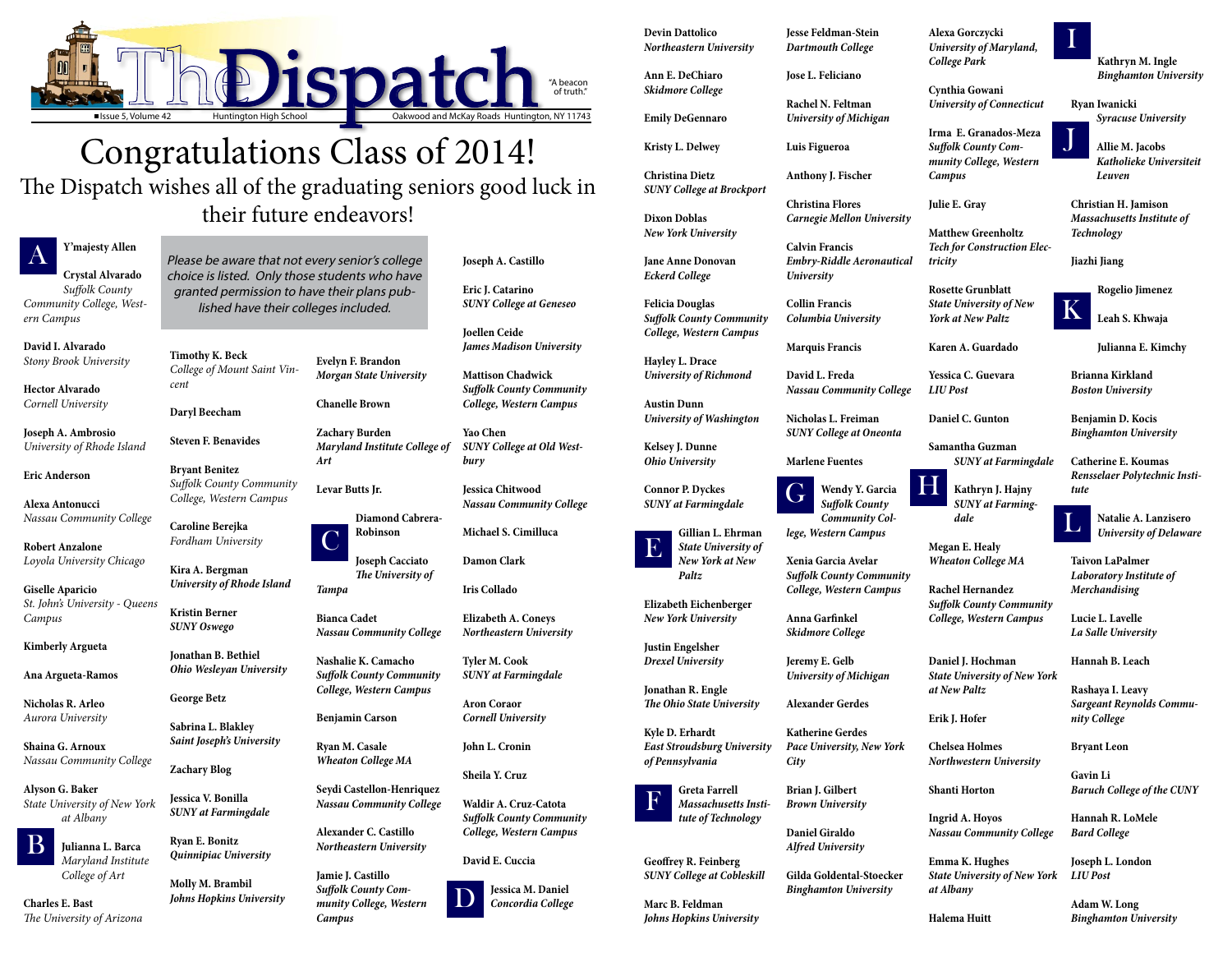**Anfernee Lopez** *Suffolk County Community College, Western Campus*

**Ashley Lopez** *SUNY College at Geneseo*



**Emily C. Maggio**  *Auburn University*

**Sibilla Maiarelli** *Goucher College*

**Alexandria Mandriota SUNY Fredonia**

**Gabriella Mandriota SUNY College at Brockport**

**Tyler Marcelin**

**Robert D. Marcus** *Sarah Lawrence College*

**Morgan T. Mars** *Stony Brook University*

**Salvatore M. J. Martello**

**William D. Martin** *Wagner College*

**Elmer Martinez** *Nassau Community College*

**Jeavani Mendez** *Nassau Community College* rormeusiern Oniver-Nussuu Community Conege<br>
M The T. Ryan<br>
Plug Syracuse University Lee Stephen<br>
M The Stephen<br>
M The Stephen<br>
M The Stephen<br>
Syracuse University Lee Stephen

**Ismael Martinez**

**Leonardo Martinez Santos** *Suffolk County Community College, Western Campus*

**Leyda Mata** *Suffolk County Community College, Western Campus* 

**Matthew J. Mavrogian** *SUNY College at Cortland*

**Brandon R. May** *University of Rhode Island*

**Michael McBride** *State University of New York at New Paltz*

**Brian James McConnell**  *Johns Hopkins University* **Naomi E. Medina-Jaudes** *Williams College*

**Ashley I. Melgar** *SUNY College at Geneseo* 

**De'Vante Miller**

**Haley Miller** *Suffolk University* 

**Catherine Monahan** *Roger Williams University*

**James J. Montefusco** *LIU Post*

**Kevin Montefusco** *State University of New York at New Paltz*

**Naomi A. Moore** 

**Melissa Moreno**

**Sarah Mosden** *University of Miami*

**Dacora Motley**

**Liam A. Mrotzek**

**Bryan C. Murchison** *Western Connecticut State University*

**Violet Murphy** 

**Ryan J. Newell**  *Stony Brook University*

**Layne K. Nigro** *Nassau Community College*

**Benjamin P. Nikodem**  *University of Chicago*

**Derek Nugent** *SUNY Oswego*



**Charytin Anais Ortiz**

**Monica Owen** *University of Hartford*

**Matthew R. Pavelka** *University of South Carolina*

**Brian A. Peer** *Johnson & Wales University*

**Andres Perez Roa**

**Gloria Perez-Argueta** *Suffolk County Community College, Western Campus*

**Michael D. Piazza** *University of Delaware* 

**Thomas J. Plant** *Montclair State University*

**Erin M. Plante** *SUNY Morrisville State College*

**Andone E. Pleitez** *Nassau Community College*

**Diana E. Pleitez** *Suffolk County Community College, Western Campus*

*Northeastern Univer-Nassau Community College* **Karina A. Ramirez**

**Katia Melissa Portillo** *Suffolk County Community College, Western Campus*

**Claudia E. Portillo Garcia Suffolk County Community College, Western Campus**

**Lidjna Preval**

**Anthony J. Puca** *Gettysburg College* 

**Darius Nash** *Suffolk County Community College, Western Campus* N

> **Giancarlos Puello** *Suffolk County Community College, Western Campus*

**Tara J. Purcell**  *SUNY College at Geneseo*



**Joselyn M. Ramirez** *munity College, Western Campus*

**Yoselin Y. Ramirez** *Nurse Assisting at WS BO-CES*

**Zaira Ramirez**

**Lee Reiver** *University of Michigan*

**Donovan A. Richardson** *Northeastern University*

### **Cesar Rivas**

**Hugo Rivas-Cardona** *Suffolk County Community College, Western Campus*

**Oscar Rivas-Fuentes** *Suffolk County Community College, Western Campus*

**Lilibeth Quintanilla** *St. John's University - Queens Campus* Q



**Anthony Rivera**

**Timothy Robbins**

*Suffolk County Com-*R **Anthony C. Ruggieri** *University at Buffalo The State University of New York*

**Jennifer E. Rodriguez** *Suffolk County Community College, Western Campus*

**Lilliana I. Rodriguez** *Suffolk County Community College, Western Campus*

**Paul Rodriguez**

**Henry B. Rogan** *Kenyon College*

**Sebastian Rojas** *St. John's University - Queens Campus*

**Matthew J. Rosenbauer**  *City College of New York CUNY*

### **Jake Rowbo**

### **Hector Rubio**

**Summer L. Rudish** *The George Washington University* 



**John Russo** *SUNY Delhi*

**Jake T. Ryan** *Syracuse University*

> **Emily G. Saltman** *Purchase College State University of New York*

**Justin Sandoval**

**Marc-Henry Sanon** *Nassau Community College*

**Xiomara Scarpati** *Pace University, New York City*

**David Schantz**

**Allison B. Shea**

**John Shea** *SUNY College at Oneonta*

**Stephanie N. Shea** *Pace University, New York City*

**Matthew T. Sherman**

**Nicholas J. Sherman** *SUNY Maritime College*

**Naya Shipp**

**William C. Shivers** *Bryant University*

**Alexander J. Silverstein**

**Christine Simpson**  *Stony Brook University*

**Kimberly L. Smith**  *Binghamton University*

**Shannon Smith**  *SUNY College at Old West-*

*bury*

**James Sosa**

*Binghamton University*

**kis**

*Stony Brook University*

**Michael J. Stafford** 

*University of Delaware*

**Alexandra L. Stahno**



*SUNY College at Cortland*

**Karen Swanson**

**Kara Talve**

*Berklee College of* 

*Music* 

**Kerry R. Tate**

**T** 

*- Plattsburgh*

**Michael Teague**

**Victor M. Tellez** 

*Stony Brook University*

**Drew Tenbus**

*Binghamton University*

**Donald T. Tesoriero**

*- Plattsburgh*

**Christina Thiemann**

*SUNY College at Oneonta*

**Victoria Rose Tito**

*Suffolk County Community* 

*College, Western Campus*

**Angelica Tomé-Radigan** *The Art Institute of Califor-*

*nia -- San Francisco*

**Nicholas D. Tonks**

*Marywood University* 

**Sheila M. Torres**

*State University of New York Pace University, Westches-***Maria Veliz** *ter Campus*

*Suffolk County Community College, Western Campus*

**Jarrod Totolhua**

*University of Hartford* 

**Sara E. Totura**

*Sacred Heart University* 

*State University of New York Cosmetology at WS BOCES* **Sendy Villatoro**

**Alex Ulloa** *Suffolk County Community College, Western Campus* 

**Frank Umana**



**Gerardo Valles** *Suffolk County Community College, Western Campus*



**Margarita Velasquez** *Suffolk County Community College, Western Campus*

**Byron Velasquez-Alvarado** *Suffolk County Community College, Western Campus*

**Samantha Verme**

*SUNY College at Cortland*

**Juan Villalta Vilorio** *Suffolk County Community College, Ammerman*

> **Bridget A. Walsh** *SUNY at Farmingdale*

**Benjamin Warren** *Binghamton University*

### **Joshua Watkins**

**Mathew J. Weinschreider** *Florida Gulf Coast University*

**Matthew S. Whitcher**  *York College of Pennsylvania*

**Dominique R. Widmann** *Suffolk County Community College, Western Campus*

**Lareyton J. Williams** 

**Lyndsey E. Williams** *Cornell University*

**Caitlin R. Yabroudy** *Clemson University*

**Jason U. Yanes** *Mount Saint Mary College*

**Margot Yanuck** *SUNY College of Environmental Science and Forestry* 

**Samuel Yanuck**  *Nassau Community College*

**Spencer Young** *Wake Forest University*

**Timothy Youngquist**

**Kevin Zuleta** *Nassau Community College*









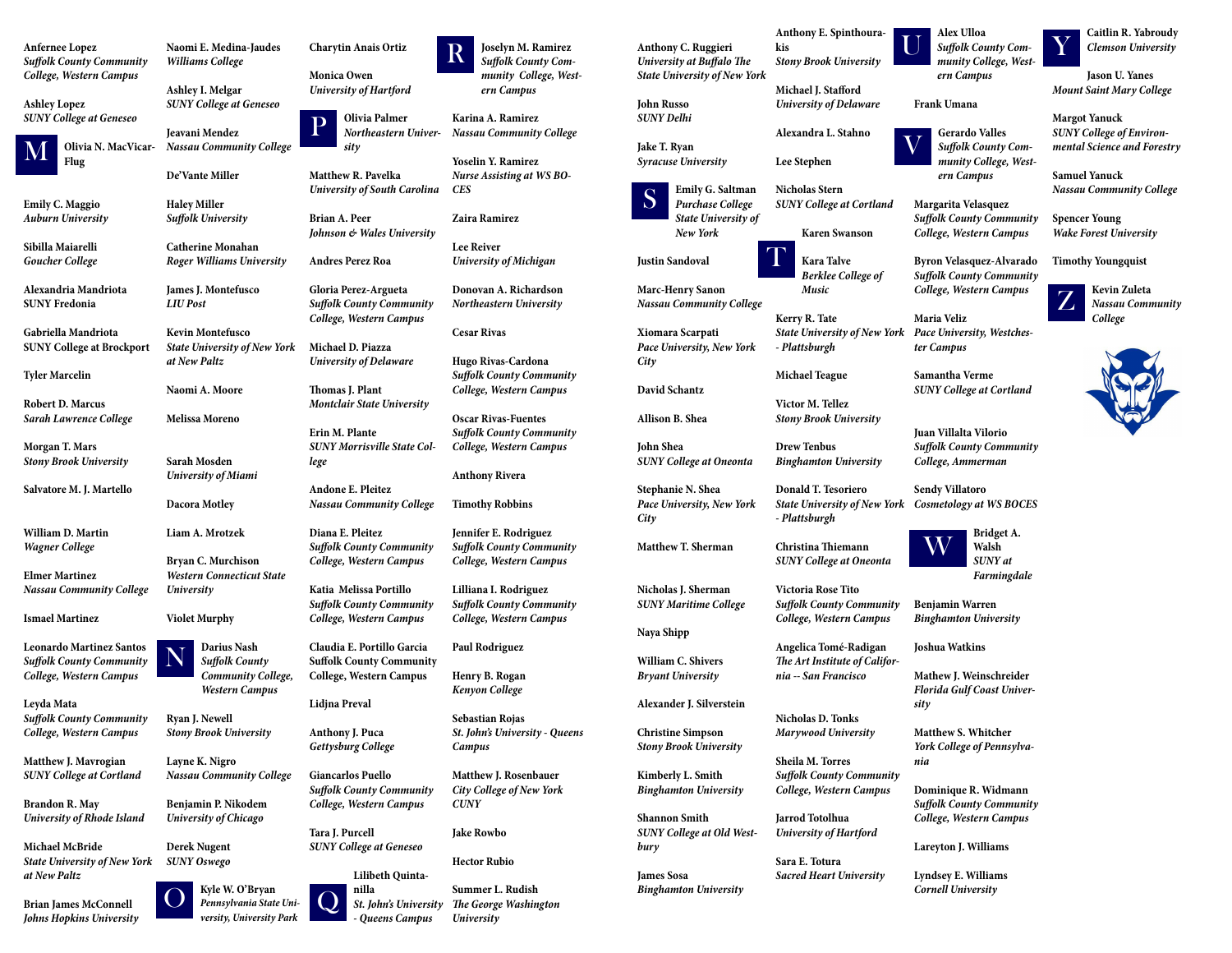## Ms. Mellon Reminisces No More DBQs For Our Beloved Social Studies Teacher

Ms. Cotler is Ready to Relax Retiring Science Inclusion Teacher Prepares to Travel

#### By Michelle D'Alessandro

She describes herself as energetic, short and Irish. She's Huntington's very own Ms. Mellon. She returned to Huntington in 1992 to teach after a break following her graduation from Huntington in the '70s. During this break, she led an exciting life in the entertainment industry, slowly checking all but one off her "Things to Do before 40" list. Some of her previous occupations included being an executive assistant-head of Gulf West Industries (now known as Viacom), assistant director of Happy Days, a TV sitcom on ABC, production assistant to Warren Beatty, working with a professional actor and many more. However, after so many years of chasing her wanderlust dreams, she was looking for somewhere to settle down, and find stability. So she taught.

Ms. Mellon taught at Valley Stream and Lynbrook before 'coming home' to Huntington. She taught government here for 22 years. Over this time period she has been the union vice president and was in charge of graduation. While at the school, she would get up early in the morning to read any newspapers she could to keep updated. She perused The New York Times, the San Francisco Chronicle, the Washington Post and any other political articles

she could get her hands on. Then, she would forge a lesson plan and start her day. She loves her AP classes, teaches mainly 10th and 12th grade and is a complete "political animal and Supreme

Court junkie."

> remem bers mentoring them when they first came to the school, and will miss them both dearly.

Brought up in a home of educators, the last thing she suspected to become was a teacher. But as one of her professors once said, "To be Irish is to be political

and to be political is to be Irish". And she's Irish alright. "I lived in a very political home," she commented on her choice to teach social studies, "it was always a part of my life." Having this long- standing ground in politics when she began to look for the teaching career, it was clear that politics and government would be the way to go. She wanted to show her students how to learn from the past

and to make the world better, as well as understand that there are still things to fix, such as the cruelty and inequality that remain in the world.

She thinks that

advancing technology has been a blessing for social studies. It's 'God sent' and a 'wonderful' tool in teaching students about current politics. However, every blessing has a curse, and this one brings along with it students who are a little less practiced in working to obtain information. Either way, she loves her computer and feels it's a great source of any informa-

### ENTERTAINMENT

tion she needs.

One of the biggest things she's going to miss is the friendliness of the colleagues she has in Huntington. "I've never worked with a better staff", she reminisced about her exceptional cowork-

> ers. In the ceremony being held in honor of her and the other of the school, Ms. Tedeschi Bruckbauer will speak

retirees and Mr. for her.

> She fondly

## The Amazing Spider-Man 2 Peter Parker is Pushed to His Limits in This Stellar Sequel CRITIC'S CORNER

She's had many lasting memories here in Huntington, such as having the yearbook dedicated to her in 2012, when she was "absolutely thrilled." On the other hand, the devastation of 9/11 was a low point because the event clouded the entire year. Despite all

of the things she will miss

from Huntington, Ms. Mellon is also looking forward to the freedom that retirement presents. She plans to wake up in the morning whenever she wants, a big liberty after all 26 ½ years of teaching. She can't wait for ballet, tennis and tap lessons and going to the apartment she rented out in Paris over the holidays. "Maybe I'll throw in some knitting," she added. And most of all, she can't wait until she doesn't have to grade any more DBQs. Overall, Ms. Mellon

has made a lasting impact on the community of Blue Devils similar to the way we have impacted her. For 22 years, she's been a bright star in the Social Studies department, with her energy and exciting stories in the classroom. One of the most important things she's learned here is to "stay young and open to all". When asked about her choice to come and teach, she commented, "I was looking for more stability in my life, and I will never regret the decision I made to teach. They're both wonderful". A true Blue Devil at heart, Ms. Mellon's parting words are, "It's been an honor and a privilege to be part of the Huntington family… but I hope I don't knock anyone

over on the way out."

#### By Keti Tsotskolauri

Among our seemingly endless list of retirees, Kim Cotler joins the ranks. Many students and teachers are despondent to see the prized science inclusion teacher retire. She began her career in 1984, in New York City, before moving to Huntington High School in 1996.

"She really is a wonderful inclusion teacher, among the best in her field, I'd say," boasted

Mrs. Thompson from the computer room.

Working mostly behind the scenes throughout the school, Mrs. Cotler is said to reach out to students she works with and talks to them about different facets of their lives, "academically, emotionally, whatever," says Mrs. Elda, a coworker for many years, "She's like a a ninth grader that has sister to me." Mrs. Cotler has been

"There is still Spider-Man's personal turmoil, crises of romance and loyalty, that Webb occasionally holds a few beats too long. Yet the performances ring true, with arresting chemistry where it counts." -Steve Perall, Tampa Bay Times

known to challenge herself at work, constantly putting the students first and presenting a real talent for connecting with those that need help.

"The Amazing Spider-Man is more like an old Xerox copy: Greasy, paper-thin, slightly faded, and probably made unnecessarily, but in any case destined to get lost in a pile of things exactly like it." -Kyle Smith, New York Post

"She is always eager to help out new teachers as a mentor to show them the ropes," comments Mrs. Beck.

Shannon Malony, worked with Mrs. Cotler this year, expressed her

gratitude, "I'm really sad she's leaving. Mrs.Cotler has made science much easier for me."

When asked about her future plans, Mrs. Cotler sadly stated, "It's going to be difficult adjusting to not going to work, but I do feel now is the right time." A renowned traveler, Mrs. Cotler looks forward to relaxing on a cross-country trip around Europe, renting a van and spending

some time with her husband and their dogs. "I'm going to miss my students, of course, and my colleagues. I think I'll take up crocheting."

As Huntington High School waves goodbye to yet another wellrespected and hands-on teacher and coworker, her students wish her the best of luck on the journeys to come.



#### By Veronica Tonnisen

The audience was weary of yet another franchise of the unforgettable Spider man comics, but the Amazing Spider-Man turned out to be a pleasant surprise. Andrew Garfield managed to portray the awkward and nerdy Peter Parker, who found himself in an impossible predicament. The Amazing Spider-Man 2 further develops Peter not just as a hero, but also as an individual and a teenager, who is growing up and learning to survive in the real world while juggling the responsibilities that come with being a hero. Although Peter grew more confident and outgoing, he still suffers from the trauma of watching his girlfriend's, Gwen Stacy, father die in front of his eyes. Peter constantly battles with his inner demons and asks himself a question every person faces at least once in their lives: Is holding on to the people you love the right thing to do if you could be putting them in danger?

Of course, the Spider-Man story cannot exist without an epic villain and the Amazing Spider-Man 2 definitely did not disappoint when they presented a new and damaged villain, Max Dillon, also known as Electro. Electro

managed to not only be a destructive force, but also gain the audience's sym-

pathy and pity by showing his vulnerability and horrible life before an unfortunate accident turned him into an electricitysucking brute. In one incredible scene, he says, "Soon everyone in this city will know how it is to live in my world. A world without power, without

mercy, a world without Spider-Man. They will see me for who I truly am. I'm Electro." The quote demonstrates Electro's more human and emotional side, which caused him to turn to violence in order to

finally be noticed.

And ladies and gentlemen, Harry Osborn is finally back. The Amazing Spider-Man left everyone wondering about Peter's missing best friend

and, thankfully, Harry returned in the second movie of the franchise. The young billionaire, Harry Osborn, who is portrayed by Dane Dehaan, makes a splashing entrance and manages to embarrass a few pompous lawyers along the way. Soon enough, he and Peter rekindle their friendship and

the audience gets a pleasant bonding time between two best friends, who can



torn; on one hand he wants to save his best friend, on the other he is scared of worsening Harry's situation. He hides behind his mask and chooses to say no, but Harry Osborn, a guy who always gets what he wants, does not just give up: he comes up with a diabolical plan. Harry's journey from a friend to a bitter antagonist is very intriguing and enlightening, especially regarding a person's psychology when his/her life is threatened. The young Osborn was pushed to his limits, choosing to turn into the Green Goblin and take revenge on Spider-Man instead of accepting death.

Even though the Amazing Spider-Man 2 was doubtlessly enjoyable and deep, it still contained several flaws. For example, the ending was very vague and unsatisfying. Peter was experiencing the terrible repercussions of his actions, which was shown in a mere three minutes. Peter's pain and loss needed to be explored more instead of rushing through it. Also, the death of an important character needed more clarification, since many audience members were unclear of the true cause of the shocking murder.

Other than the minor imperfections mentioned above, The Amazing Spider-Man 2 was an absolute delight and definitely worth watching. The movie not only contains action, but also analyzes human interactions, growth and the inevitability of letting go.





### Scan this QR Code to watch the trailer

### What Other Critics Are Saying

"There are two types of superhero movies: the ones that brood and the ones that swing. The Amazing Spider-Man 2 is proudly the latter, filled with high-energy action." -Joe Neumaier, New York Daily News

7